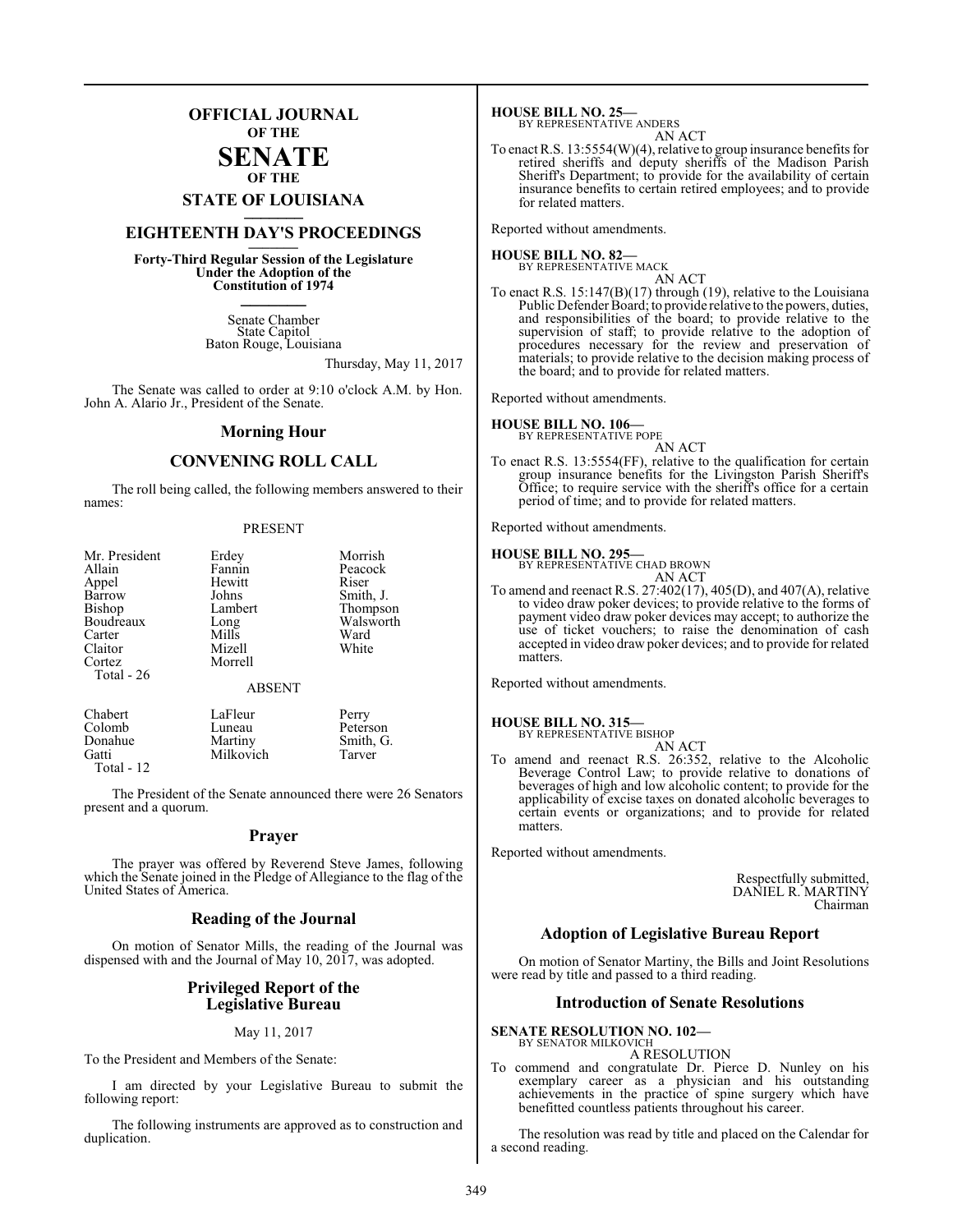### **Introduction of Senate Concurrent Resolutions**

### **SENATE CONCURRENT RESOLUTION NO. 92—**

BY SENATOR MILKOVICH A CONCURRENT RESOLUTION

To urge and request the Louisiana Department of Health to study nursing facility diversion program models, prepare a statewide implementation plan to provide senior and other citizens the full opportunity to live out their lives in their own homes and educate eligible consumers regarding community services and the financing of such supports and services, and submit a written report and implementation plan to the Senate and House health and welfare committees no later than September 30, 2017.

The resolution was read by title and placed on the Calendar for a second reading.

### **SENATE CONCURRENT RESOLUTION NO. 93—** BY SENATOR COLOMB

A CONCURRENT RESOLUTION To commend Lynn Whitfield on her many accomplishments.

The resolution was read by title and placed on the Calendar for a second reading.

### **SENATE CONCURRENT RESOLUTION NO. 94—** BY SENATORS WARD AND CARTER A CONCURRENT RESOLUTION

To affirm the need for civility in political debate as a fundamental requirement for effective representative democracy and governing.

The resolution was read by title and placed on the Calendar for a second reading.

### **Senate Resolutions on Second Reading**

**SENATE RESOLUTION NO. 100—**

BY SENATOR MILKOVICH A RESOLUTION

To commend Reverend R. Henry Martin for twenty-eight years of outstanding leadership as the executive director of the Shreveport-Bossier Rescue Mission.

On motion of Senator Milkovich the resolution was read by title and adopted.

### **SENATE RESOLUTION NO. 101—** BY SENATOR MILKOVICH

A RESOLUTION

To commend the Reverend Frances Duron for her lifetime of dedicated and selfless gospel ministry and for her unflinching faith in the task she was assigned by her Lord to preach the message of God to all who were searching for His love and understanding.

On motion of Senator Milkovich the resolution was read by title and adopted.

### **Senate Concurrent Resolutions on Second Reading**

## **SENATE CONCURRENT RESOLUTION NO. 88—** BY SENATOR MILKOVICH

A CONCURRENT RESOLUTION

To urge and request the Board of Regents to study the benefits of consolidating academic programs and disciplines and research activities and programs in and among the state's public colleges and universities, and report its findings, including any potential savings to the state, to the Senate and House committees on education no later than January 1, 2018.

## **Page 2 SENATE 18th DAY'S PROCEEDINGS**

The resolution was read by title and referred by the President to the Committee on Education.

**SENATE CONCURRENT RESOLUTION NO. 89—<br>
BY SENATORS CLAITOR AND RISER AND REPRESENTATIVE<br>
BROADWATER** A CONCURRENT RESOLUTION

To express the sincere condolences of the Legislature of Louisiana upon the death of Curt Eysink, former executive director of the Louisiana Workforce Commission.

The concurrent resolution was read by title. Senator Claitor moved to adopt the Senate Concurrent Resolution.

### **ROLL CALL**

The roll was called with the following result:

YEAS

Mr. President Donahue Mizell<br>Allain Erdey Morrel Allain 1988 Erdey 1988 Morrell<br>Appel 1988 Fannin 1989 Morrish Appel Fannin Morrish Bishop Hewitt Riser<br>Boudreaux Johns Smith, J. Boudreaux Johns<br>Carter Lambert Carter Lambert Thompson<br>Chabert Long Walsworth Chabert Long Walsworth<br>Claitor Milkovich Ward Cortez Total - 30

Peacock Milkovich Ward<br>
Mills White

NAYS

Total - 0

|                                          | <b>ABSENT</b>                |                     |
|------------------------------------------|------------------------------|---------------------|
| Colomb<br>LaFleur<br>Luneau<br>Total - 8 | Martiny<br>Perry<br>Peterson | Smith, G.<br>Tarver |

The Chair declared the Senate adopted the Senate Concurrent Resolution and ordered it sent to the House.

### **SENATE CONCURRENT RESOLUTION NO. 90—** BY SENATOR THOMPSON

A CONCURRENT RESOLUTION

To commend Dr. Linnea Eitmann upon earning a Doctor of Philosophy in Public Health Management and Policy from Tulane University.

On motion of Senator Thompson the resolution was read by title and returned to the Calendar, subject to call.

### **SENATE CONCURRENT RESOLUTION NO. 91—** BY SENATOR HEWITT

A CONCURRENT RESOLUTION

To commend Leo Joseph Casanave for over fifty years of service to the St. Tammany Parish School System as a math and science teacher and counselor.

The concurrent resolution was read by title. Senator Hewitt moved to adopt the Senate Concurrent Resolution.

### **ROLL CALL**

The roll was called with the following result:

### YEAS

| Mr. President | Erdey  | Morrell   |
|---------------|--------|-----------|
| Allain        | Fannin | Morrish   |
| Appel         | Gatti  | Peacock   |
| Barrow        | Hewitt | Riser     |
| Bishop        | Johns  | Smith, J. |
|               |        |           |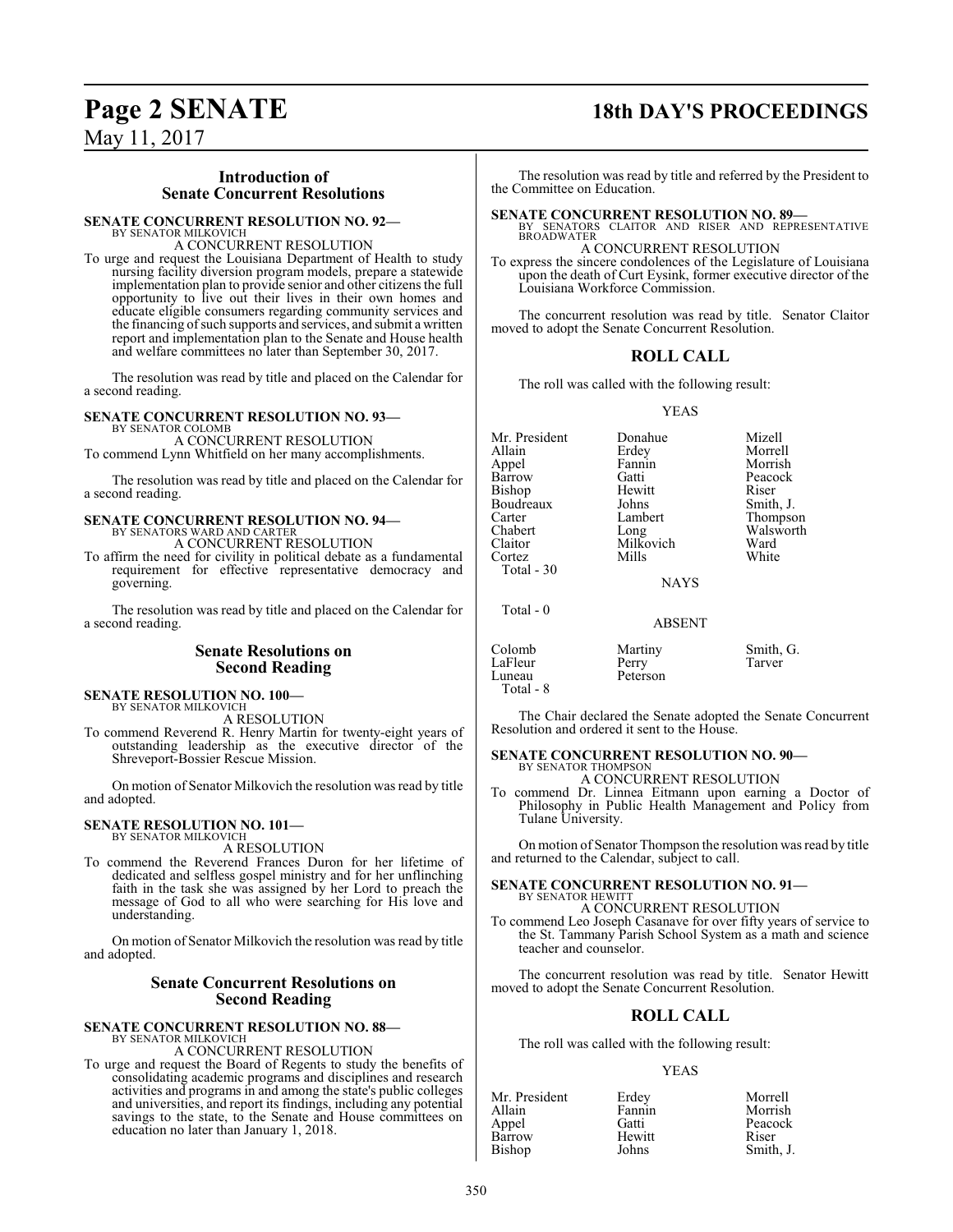## **18th DAY'S PROCEEDINGS Page 3 SENATE**

| Boudreaux   | Lambert     | Thom  |
|-------------|-------------|-------|
| Carter      | Long        | Walsy |
| Chabert     | Luneau      | Ward  |
| Claitor     | Milkovich   | White |
| Cortez      | Mills       |       |
| Donahue     | Mizell      |       |
| Total $-31$ |             |       |
|             | <b>NAYS</b> |       |

Total - 0

### ABSENT

Thompson Walsworth<br>Ward

| Colomb    | Perry     | Tarver |
|-----------|-----------|--------|
| LaFleur   | Peterson  |        |
| Martiny   | Smith, G. |        |
| Total - 7 |           |        |

The Chair declared the Senate adopted the Senate Concurrent Resolution and ordered it sent to the House.

### **Message from the House**

### **ASKING CONCURRENCE IN HOUSE BILLS AND JOINT RESOLUTIONS**

### May 10, 2017

To the Honorable President and Members of the Senate:

I am directed to inform your honorable body that the House of Representatives has finally passed and asks your concurrence in the following House Bills and Joint Resolutions:

| HB No. 78  | HB No. 129 | HB No. 130 |
|------------|------------|------------|
| HB No. 187 | HB No. 253 | HB No. 266 |
| HB No. 272 | HB No. 302 | HB No. 333 |
| HB No. 351 | HB No. 415 | HB No. 425 |
| HB No. 446 | HB No. 618 |            |

Respectfully submitted, ALFRED W. SPEER Clerk of the House of Representatives

### **House Bills and Joint Resolutions on First Reading**

## **HOUSE BILL NO. 78—** BY REPRESENTATIVE DWIGHT

AN ACT

To amend and reenact R.S.  $40.966(C)(2)$  and  $967(C)$  and to repeal R.S. 40:966(C)(3), relative to the Uniform Controlled Dangerous Substances Law; to provide relative to penalties for possession of phencyclidine as a Schedule II Controlled Dangerous Substance; and to provide for related matters.

The bill was read by title and placed on the Calendar for a second reading.

### **HOUSE BILL NO. 129—**

BY REPRESENTATIVE DAVIS

AN ACT

To amend and reenact Code of Civil Procedure Articles 3421and 3422, relative to successions; to provide for the definition of a small succession; to provide relative to court costs; and to provide for related matters.

The bill was read by title and placed on the Calendar for a second reading.

### **HOUSE BILL NO. 130—**

BY REPRESENTATIVE DEVILLIER AN ACT

To amend and reenact R.S. 17:3882(4) through (7), 3902(B)(5),  $3991(B)(1)(a)(i)$  and (b)(i), and  $3997(D)(2)$ , to enact R.S. 17:3882(8) and 3973(4), and to repeal R.S. 17:3973(1), relative to students; to provide that economically disadvantaged students shall be included as a factor in determining teacher evaluations and requirements for enrollment of at-risk students in certain charter schools; to remove references to students eligible for free and reduced price meals as factors used in such teacher evaluations and charter school enrollment requirements; and to provide for related matters.

The bill was read by title and placed on the Calendar for a second reading.

- HOUSE BILL NO. 187—<br>BY REPRESENTATIVES CROMER, ABRAHAM, ABRAMSON, AMEDEE, BACALA, BAGLEY, BERTHELOT, BOUIE, CHAD BROWN, TERRY<br>BROWN, CARMODY, GARY CARTER, STEVE CARTER, CONNICK,<br>COUSSAN, COX, CREWS, DAVIS, DEVILLIER, DWIGH
- AN ACT To amend and reenact R.S. 47:6030(B)(1)(b)(introductory paragraph) and (d) and to enact R.S.  $47:6030(B)(1)(c)(v)$ , relative to tax credits; to provide with respect to the solar energy systems tax credit; to provide for payment and claiming of the credit on purchased systems; to authorize the payment ofinterest for certain tax credit claims; to provide for the termination of the tax credit for certain systems; to provide for effectiveness; and

The bill was read by title and placed on the Calendar for a second reading.

### **HOUSE BILL NO. 253—**

to provide for related matters.

BY REPRESENTATIVES SMITH, ABRAHAM, AMEDEE, BACALA,<br>BAGLEY, BAGNERIS, BARRAS, BERTHELOT, BILLIOT, BISHOP,<br>BOUIE, CHAD BROWN, TERRY BROWN, CARMODY, CARPENTER,<br>GARY CARTER, ROBBY CARTER, STEVE CARTER, CHANEY,<br>CONNICK, COUSSAN DUSTIN MILLER, GREGORY MILLER, MORENO, JIM MORRIS,<br>PEARSON,POPE,PRICE,PYLANT,RICHARD,SCHRODER,SHADOIN,<br>STAGNI,STEFANSKI,THIBAUT,THOMAS,ANDZERINGUE

AN ACT

To amend and reenact R.S. 4:715(B)(2), R.S. 14:32(D)(3) and 39(D)(3), R.S. 17:43(B)(2) and 1942(B), R.S. 21:51(C) and 52(A) and (B), R.S. 22:245, 1027(A), and 1038(C)(2)(a) and (E), R.S. 36:259(N), R.S.  $37:2446.1(B)(7)$  and  $2651(7)(b)(v)(hh)$ , R.S.  $40:1580.1(A)$  and  $2208$ , R.S. 42:1119(B)(2)(a)(i), R.S. 45:1355(A), the heading of Chapter 30-A of Title 46 of the Louisiana Revised Statutes of 1950, R.S. 46:2261, 2262(A) and (C), 2262.1(introductory paragraph), (4), and (12), 2263(3), (4), and (6) through (8), 2264(A), (C), and (D), 2265(A)(introductory paragraph), (9), and (10), 2266(1) and (3) through (5),  $2352(7)(a)$  and  $(10)(a)$ (introductory paragraph), 2361, 2362(2) through (6), 2363 through 2365, 2367, 2368(B), and 2372, R.S.  $47:6301(A)(3)$ , the heading of Part X of Chapter 1 of Title 49 of the Louisiana Revised Statutes of 1950, R.S. 49:181(A), and Code of Criminal Procedure Article 401.1(B)(introductory paragraph), relative to terminology referring to the deaf and hard of hearing; to delete and make substitutions for terms which are derogatory, inaccurate, or obsolete; to provide for consistency in usage of terms referring to the deaf and hard of hearing and to hearing loss; to provide for revision of terminology relative to the deaf and hard of hearing in administrative rules, policy documents, professional resources, reference materials, manuals, and other

# May 11, 2017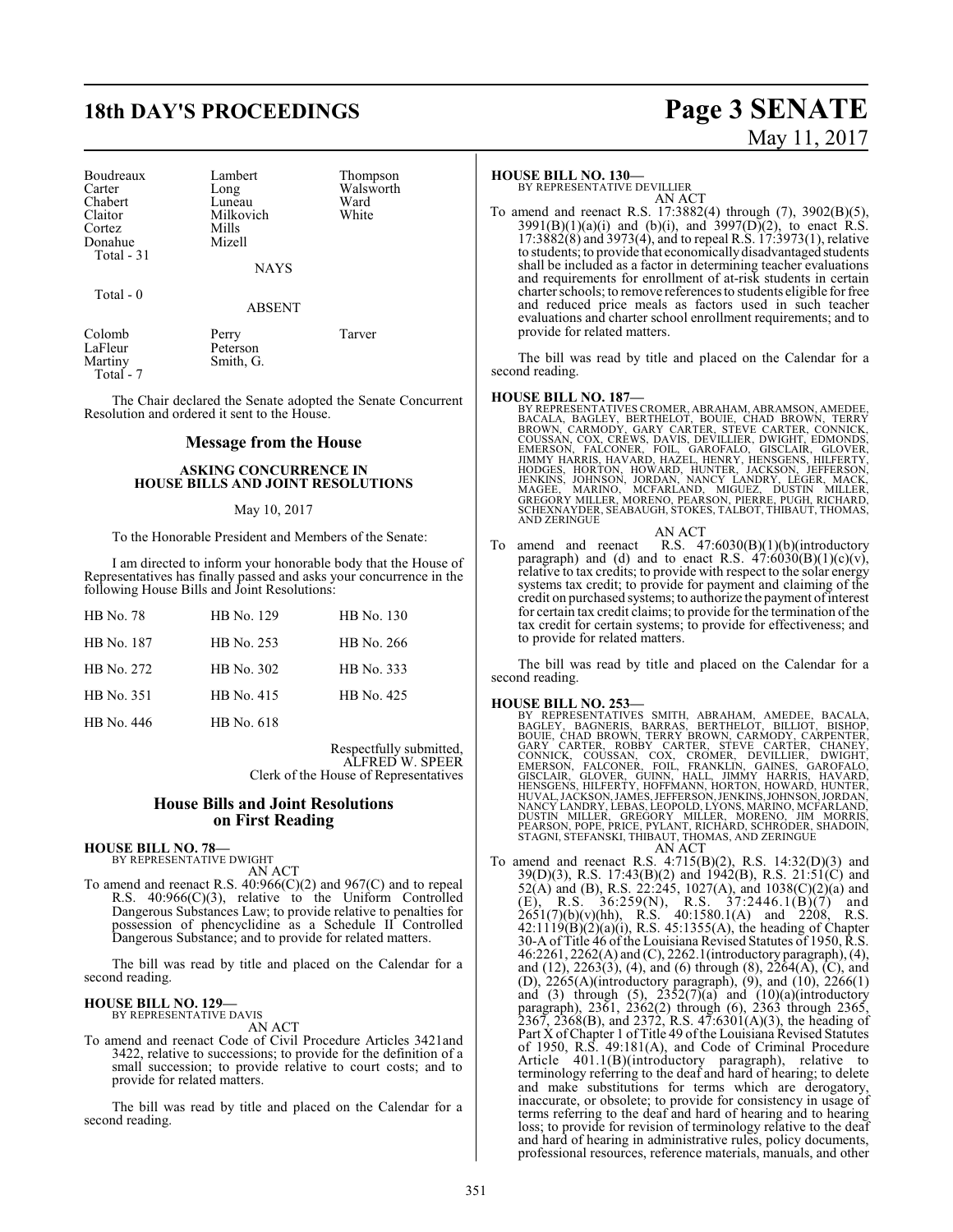## **Page 4 SENATE 18th DAY'S PROCEEDINGS**

publications; to provide for legislative intent; to provide for construction; and to provide for related matters.

The bill was read by title and placed on the Calendar for a second reading.

## **HOUSE BILL NO. 266—** BY REPRESENTATIVE CONNICK

AN ACT

To amend and reenact R.S.  $38:330.1(C)(2)(a)$  and (b) and to enact R.S. 38:330.1(C)(2)(d) and (e), relative to flood protection authority nominating committee members; to provide for the composition of the nominating committee board; to provide for staggered terms for nominating committee members; to provide relative to term limits for levee district nominating committee members; to include the nominating committee as a "public body" for purposes of open meetings and public records laws; and to provide for related matters.

The bill was read by title and placed on the Calendar for a second reading.

### **HOUSE BILL NO. 272—** BY REPRESENTATIVE HOLLIS

AN ACT

To amend and reenact R.S. 18:1300.2(B) and to enact R.S. 18:1300.6, relative to recall elections; to provide for the number ofsignatures required to call a recall election; to provide for the content of a recall petition; and to provide for related matters.

The bill was read by title and placed on the Calendar for a second reading.

### **HOUSE BILL NO. 302—**

BY REPRESENTATIVE LANCE HARRIS

AN ACT To amend and reenact R.S. 15:574.4.2(A)(2)(e), relative to parole supervision fees; to provide relative to conditions of supervised release for persons released on parole; to increase the maximum amount of parole supervision fees; to provide relative to the use of funds received from the increase in the amount of supervision fees; and to provide for related matters.

The bill was read by title and placed on the Calendar for a second reading.

### **HOUSE BILL NO. 333—**

BY REPRESENTATIVE JEFFERSON AN ACT

To amend and reenact R.S. 47:1519(B) and 1520(A)(1)(c), (e), and (g) and (2), (B), and (C) and to enact R.S. 47:1519(D) and 1520(A)(3), relative to tax returns and payments; to provide for the payment of taxes by electronic funds transfer; to authorize the secretary to require the electronic filing of tax returns; to provide for exceptions; to provide with respect to certain penalties; to require rulemaking; to provide for effectiveness; and to provide for related matters.

The bill was read by title and placed on the Calendar for a second reading.

### **HOUSE BILL NO. 351—**

BY REPRESENTATIVE GREGORY MILLER A JOINT RESOLUTION

Proposing to add Article I, Section 10(B), (C), and (D) of the Constitution of Louisiana, to prohibit a person who is convicted of a felony from qualifying for elective public office or holding elective public office or appointment of honor, trust, or profit; to provide for exceptions; to provide for submission of the proposed amendment to the electors; and to provide for related matters.

The bill was read by title and placed on the Calendar for a second reading.

### **HOUSE BILL NO. 415—**

BY REPRESENTATIVE LEGER AN ACT

To enact Subpart K of Part VIII of Chapter 1 of Title 51 of the Louisiana Revised Statutes of 1950, to be comprised of R.S. 51:470.1 through 470.10, relative to a property right of identity; to provide for definitions; to provide for a property right of identity; to provide for prohibitions; to provide for termination of the right of identity; to provide for a cause of action; to provide for a prescriptive period; to provide for remedies; to provide for penalties; to provide for exceptions; to provide for applicability; and to provide for related matters.

The bill was read by title and placed on the Calendar for a second reading.

### **HOUSE BILL NO. 425—**

BY REPRESENTATIVE MAGEE

AN ACT

To amend and reenact R.S. 47:6006.1(A), (D)(2), and (F), relative to tax credits; to provide with respect to the tax credit for ad valorem taxes paid with respect to vessels in Outer Continental Shelf Lands Waters; to provide for eligibility for claiming the credit; to authorize the recapture of tax credits under certain circumstances; to provide for effectiveness; and to provide for related matters.

The bill was read by title and placed on the Calendar for a second reading.

### **HOUSE BILL NO. 446—**

BY REPRESENTATIVE MARINO AN ACT

To amend and reenact R.S. 47:1508(B)(8) and (11), relative to the confidentiality of tax records; to provide for the confidentiality of certain taxpayer information; to provide for the disclosure of information relative to tobacco settlement enforcement; to provide forthe confidentiality of information shared by the state relative to the NPM Adjustment Settlement Agreement; and to provide for related matters.

The bill was read by title and placed on the Calendar for a second reading.

## **HOUSE BILL NO. 618—** BY REPRESENTATIVE GAROFALO

AN ACT

To amend and reenact R.S. 39:99.27(1), (4), (5), (10), (18), 99.30(A)(introductory paragraph) and  $(1)$ , 99.38(A),  $(B)$ , and (C), 99.41, 99.42, and 99.44 and to enact R.S. 39:99.27(19) through (28), relative to the Louisiana Coastal Protection and Restoration Financing Corporation; to authorize the financing, purchasing, owning, and managing payments from the Deepwater Horizon natural resource damage act and the Resources and Ecosystems Sustainability, Tourist Opportunities, and Revived Economies ofthe Gulf Coast States Act; to provide for terms and conditions associated with the financing, purchasing, owning, and managing; to direct the Louisiana State Law Institute to redesignate section numbers; and to provide for related matters.

The bill was read by title and placed on the Calendar for a second reading.

### **Senator Long in the Chair**

### **House Bills and Joint Resolutions on Second Reading**

**HOUSE BILL NO. 126—**

BY REPRESENTATIVE BACALA

AN ACT To amend and reenact R.S. 13:2590(A)(introductory paragraph), (B), and (C) and  $3921(A)$  and to enact R.S.  $13:2590(D)$ , relative to collection of costs or fees; to provide relative to processing fees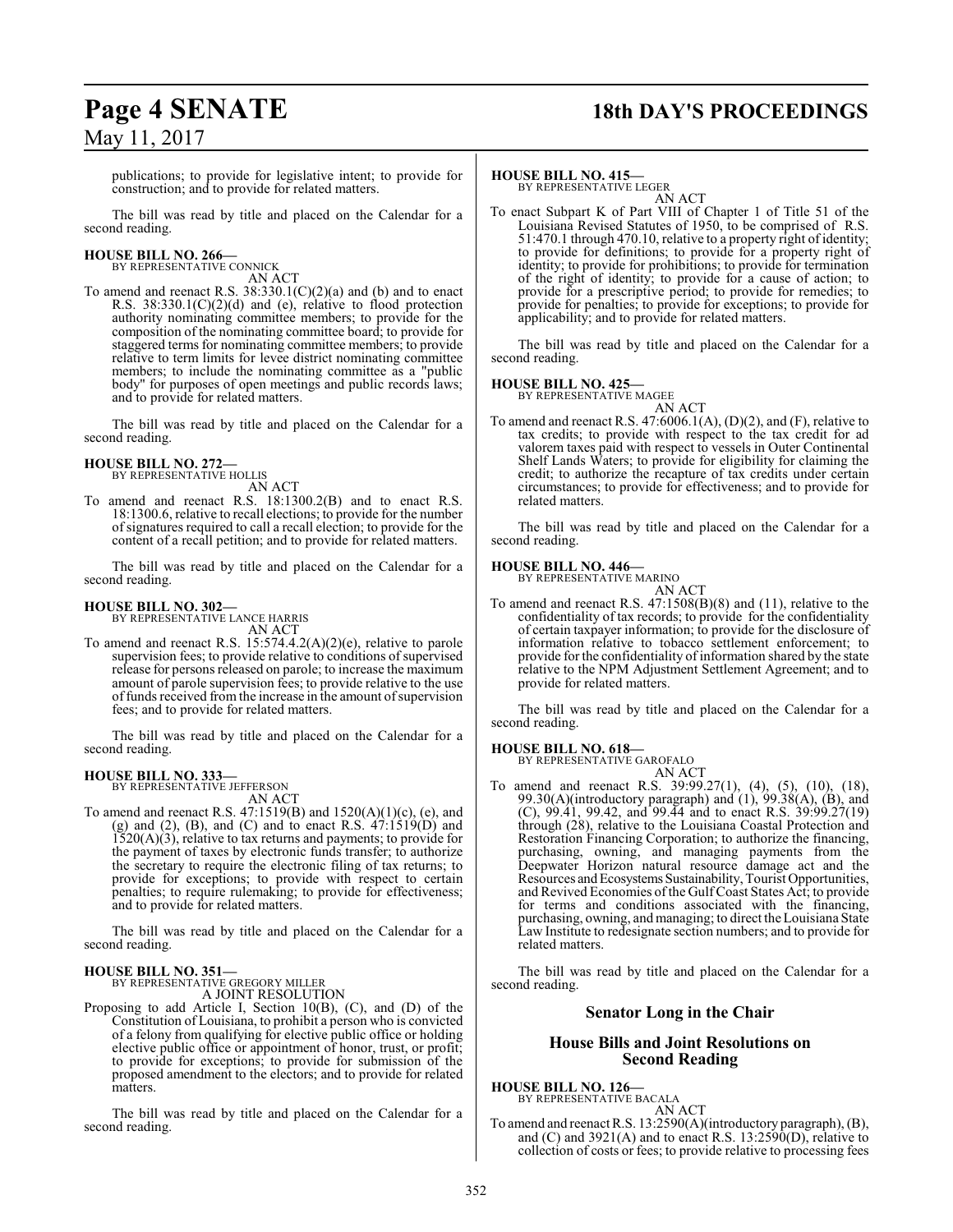## **18th DAY'S PROCEEDINGS Page 5 SENATE**

# May 11, 2017

prior to payment to a creditor; to provide relative to fees collected by constables of justice of the peace courts; and to provide for related matters.

The bill was read by title and referred by the President to the Committee on Judiciary A.

### **HOUSE BILL NO. 147—** BY REPRESENTATIVE GAROFALO

AN ACT

To amend and reenact R.S. 33:1236(21)(b) and (30)(b), relative to St. Bernard Parish; to authorize the parish governing authority to enact ordinances requiring property owners to remove deleterious growths, trash, debris, and other noxious matter; to provide relative to liens granted in favor of the parish governing authority with respect to such properties; and to provide for related matters.

The bill was read by title and referred by the President to the Committee on Local and Municipal Affairs.

## **HOUSE BILL NO. 156—** BY REPRESENTATIVE DWIGHT

AN ACT

To amend and reenact R.S. 56:435.1(A) and 435.1.1(A)(2) and (C), relative to oyster harvest in Calcasieu Lake and Sabine Lake; to provide for the gear authorized for oyster harvest on Calcasieu Lake and Sabine Lake; and to provide for related matters.

The bill was read by title and referred by the President to the Committee on Natural Resources.

### **HOUSE BILL NO. 164—**

BY REPRESENTATIVE BAGLEY

AN ACT

To enact R.S. 33:381(C)(34), relative to the town of Stonewall and DeSoto Parish; to provide for the abolition of the office of police chief and the police department in the town of Stonewall; to authorize the town to contract with other law enforcement entities in the parish for law enforcement services; and to provide for related matters.

The bill was read by title and referred by the President to the Committee on Local and Municipal Affairs.

### **HOUSE BILL NO. 200—**

BY REPRESENTATIVE FALCONER AN ACT

To amend and reenact Section 3 of Act No. 164 of the 1984 Regular Session of the Legislature, relative to the city of Mandeville; to provide relative to the municipal police civil service system; to provide relative to the personnel director responsible for the administration of such system; to provide relative to the appointment of such director; and to provide for related matters.

The bill was read by title and referred by the President to the Committee on Local and Municipal Affairs.

### **HOUSE BILL NO. 225—**

BY REPRESENTATIVE PEARSON

AN ACT

To amend and reenact R.S. 40:961(25) and to enact R.S. 40:964(Schedule I)(A)(57) through (60), (D)(5), (Schedule II)(B)(29), (F)(2), and (Schedule V)(D)(4) and (F)(1), relative to the Uniform Controlled Dangerous Substances Law; to amend the definition of marijuana; to add certain substances to Schedules I, II, and V; and to provide for related matters.

The bill was read by title and referred by the President to the Committee on Judiciary C.

### **HOUSE BILL NO. 231—**

BY REPRESENTATIVE THIBAUT AN ACT

To amend and reenact R.S. 42:1123(22), relative to an exception from ethics laws for transactions involving certain municipalities; to allow an immediate family member and related legal entities to enter into certain transactions with the municipality subject to certain conditions; and to provide for related matters.

The bill was read by title and referred by the President to the Committee on Senate and Governmental Affairs.

### **HOUSE BILL NO. 251—**



To amend and reenact R.S. 3:2452(B) and to enact R.S. 3:2452(C), relative to the declaration of abandoned animals after a declared emergency; to provide requirements for declaring an animal abandoned after a declared emergency; and to provide for related matters.

The bill was read by title and referred by the President to the Committee on Agriculture, Forestry, Aquaculture, and Rural Development.

### **HOUSE BILL NO. 268—**

BY REPRESENTATIVE JIMMY HARRIS AN ACT

To enact R.S. 15:587.5 and 587.6, R.S. 23:1657.1, R.S. 36:254.3 and 701.1, R.S. 39:15.1.1 and 15.1.2, R.S. 46:51.3, and R.S. 47:1504.1, relative to criminal historyrecords checks; to provide for criminal history records checks for current and prospective employees, contractors, and subcontractors of agencies with access to federal tax information, criminal history record information, or state issued REAL ID information; to provide relative to the procedures and costs for the criminal history records checks; to provide for the use of these records; to provide for a definition; and to provide for related matters.

The bill was read by title and referred by the President to the Committee on Judiciary B.

### **HOUSE BILL NO. 276—**

BY REPRESENTATIVE JAMES AN ACT

To amend and reenact R.S.  $40:2531(B)(4)(b)$ , relative to law enforcement officers; to provide for officer-involved incidents; to provide relative to securing representation for officerinvolved incident investigations; and to provide for related matters.

The bill was read by title and referred by the President to the Committee on Judiciary B.

### **HOUSE BILL NO. 328—**

BY REPRESENTATIVE COUSSAN AN ACT

To amend and reenact R.S. 9:5176(D), relative to the extinction of rights; to provide for acknowledgment of the extinction of rights; to provide with regard to attorney fees and costs in actions related to extinction of rights; and to provide for related matters.

The bill was read by title and referred by the President to the Committee on Judiciary A.

### **HOUSE BILL NO. 343—**

BY REPRESENTATIVE FRANKLIN AN ACT

To amend and reenact Children's Code Articles 1004(B), (D), (F), and (I), 1035(B), 1036(C)(introductory paragraph), (D)(introductory paragraph), and (E), and 1036.2(E), relative to termination of parental rights; to provide relative to grounds for termination; to provide for technical corrections; and to provide for related matters.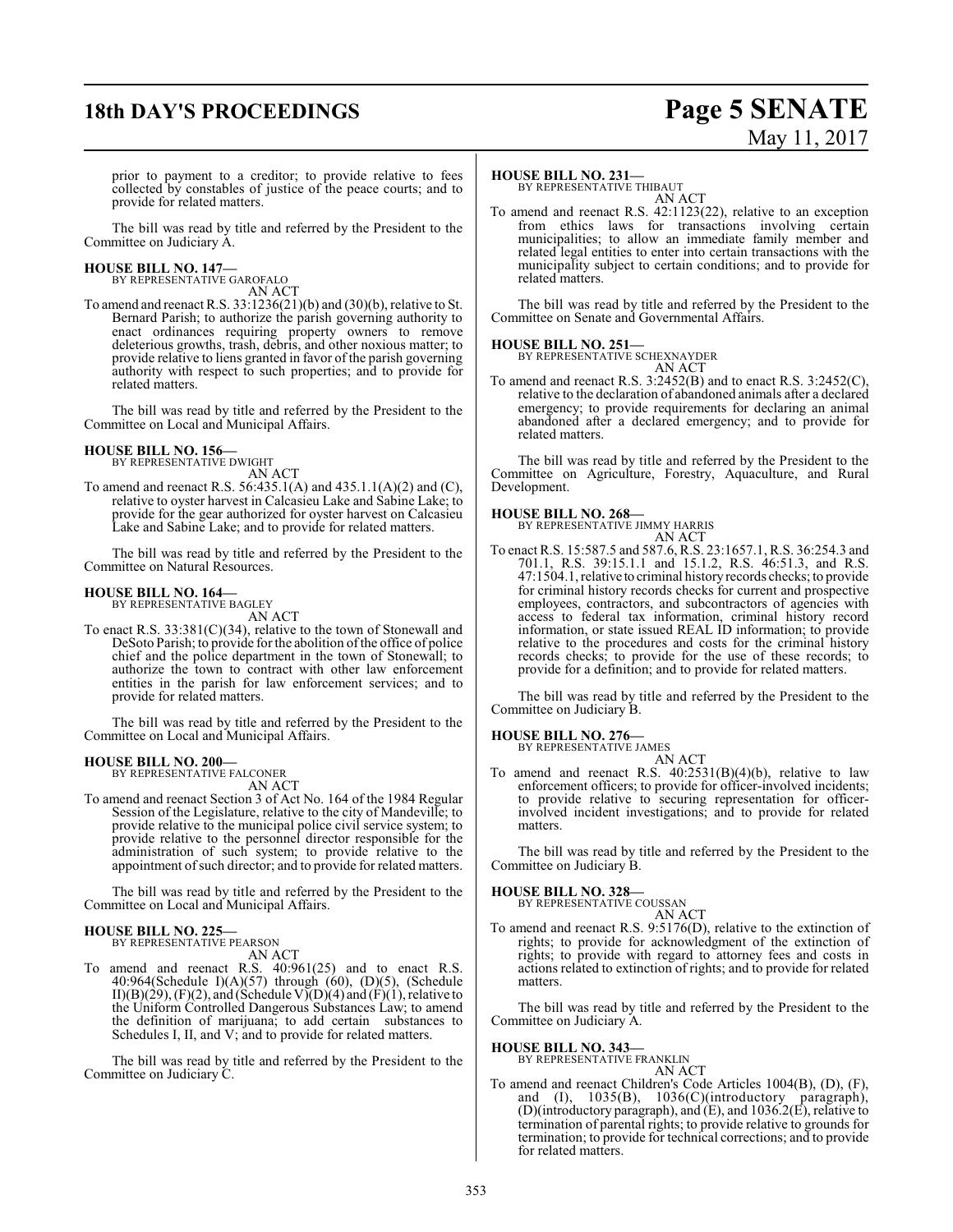The bill was read by title and referred by the President to the Committee on Judiciary A.

### **HOUSE BILL NO. 473—**

BY REPRESENTATIVES GAINES, BAGNERIS, GARY CARTER, JIMMY HARRIS, JACKSON, AND JAMES AN ACT

To amend and reenact R.S.  $40:2405(H)(2)(a)$ ,  $(I)(2)$ , and  $(J)$ , relative to peace officers; to provide relative to peace officer certification; to provide for annual training requirements for peace officers to maintain P.O.S.T. certification; to provide relative to impediments to P.O.S.T. certification; to provide for revocation of P.O.S.T. certification; to provide for grounds for revocation; to provide for revocation hearings; and to provide for related matters.

The bill was read by title and referred by the President to the Committee on Judiciary B.

## **HOUSE BILL NO. 566—** BY REPRESENTATIVE HAZEL

AN ACT

To enact Subpart ZZ of Part 1 of Chapter 1 of Subtitle II of Title 47 of the Louisiana Revised Statutes of 1950, to be comprised of R.S. 47:120.331, relative to state individual income tax return checkoffs for certain donations; to provide for a method for individuals to donate all or a portion of any refund due to them to the Louisiana Horse Rescue Association; to provide for the administration and disbursement of donated monies; to provide for reporting; to provide for an effective date; and to provide for related matters.

The bill was read by title and referred by the President to the Committee on Revenue and Fiscal Affairs.

### **HOUSE BILL NO. 593—** BY REPRESENTATIVE PUGH

AN ACT

To amend and reenact R.S. 3:2358.1, 2358.2(B), 2358.3, 2358.7(A), and 2358.13, to enact R.S. 3:2358.4(D), and to repeal R.S. 3:2358.5, 2358.6, 2358.7(B), 2358.8, 2358.9, 2358.10, 2358.11, and 2358.12, relative to the regulation of turtles; to provide for rules and regulations; to provide for definitions; to provide for licensing fees; to provide for records; to provide for violations; and to provide for related matters.

The bill was read by title and referred by the President to the Committee on Agriculture, Forestry, Aquaculture, and Rural Development.

### **HOUSE BILL NO. 617—** BY REPRESENTATIVE LEBAS

AN ACT

To amend and reenact R.S. 48:600.1(B)(1) and (4) and 600.2(B)(1) and (4), relative to district five and six road commissions of St. Landry Parish; to provide relative to the appointment of the commissioners of the boards of district five and six road commissions of St. Landry Parish; and to provide for related matters.

The bill was read by title and referred by the President to the Committee on Local and Municipal Affairs.

### **House Concurrent Resolutions on Second Reading**

## **HOUSE CONCURRENT RESOLUTION NO. 65—** BY REPRESENTATIVE ZERINGUE

A CONCURRENT RESOLUTION

To express support for the annual Gulf Hypoxia Mapping Cruise conducted by the Louisiana Universities Marine Consortium (LUMCON), as well as support for continued funding for this important effort, and to recognize the important role the cruise plays in understanding and conserving our coastal resources by memorializing the United States Congress and the Louisiana

## **Page 6 SENATE 18th DAY'S PROCEEDINGS**

Congressional delegation to authorize continued funding forthis most important endeavor.

The resolution was read by title and referred by the President to the Committee on Natural Resources.

### **HOUSE CONCURRENT RESOLUTION NO. 66—** BY REPRESENTATIVE ZERINGUE

A CONCURRENT RESOLUTION

To memorialize the United States Congress to take such actions as are necessary to continue to provide appropriate and sufficient funding for the National Sea Grant College Program.

The resolution was read by title and referred by the President to the Committee on Education.

### **Reports of Committees**

The following reports of committees were received and read:

### **REPORT OF COMMITTEE ON**

### **HEALTH AND WELFARE**

Senator Fred H. Mills, Jr., Chairman on behalf of the Committee on Health and Welfare, submitted the following report:

### May 10, 2017

To the President and Members of the Senate:

I am directed by your Committee on Health and Welfare to submit the following report:

## **SENATE CONCURRENT RESOLUTION NO. 21—** BY SENATOR MIZELL

A CONCURRENT RESOLUTION

To urge and request Louisiana medical schools, prescriber licensing boards, and prescriber trade associations to take all necessary steps to eliminate pain as the fifth vital sign and to increase prescriber education and awareness on assessing, identifying, and treating the symptom of pain.

Reported favorably.

## **SENATE CONCURRENT RESOLUTION NO. 38—** BY SENATOR MORRELL AND REPRESENTATIVE MORENO

- A CONCURRENT RESOLUTION To create the Task Force on Secure Care Standards and Auditing to
- develop standards and procedures for the operation and auditing of secure care facilities in Louisiana.

Reported with amendments.

## **SENATE BILL NO. 85—** BY SENATOR COLOMB

AN ACT To amend and reenact R.S. 17:281(A)(2), relative to student health; to authorize the state Department of Education and the Louisiana Department of Health to survey students about risk behavior associated with chronic health conditions; and to provide for related matters.

Reported favorably.

**SENATE BILL NO. 111—**

BY SENATOR MIZELL

AN ACT To amend and reenact R.S. 40:1061.14(A) and (A)(1) and (B)(3)(b) and (4), and 1061.19(A)(2) and to enact R.S. 40:1061.14.1, relative to abortion for a unemancipated minor; to provide for parental consent; to provide for court orders; to require identification for parents or guardians; to provide for counseling for minor children who are victims of coerced abortions or commercial sexual exploitation; to provide for evaluation and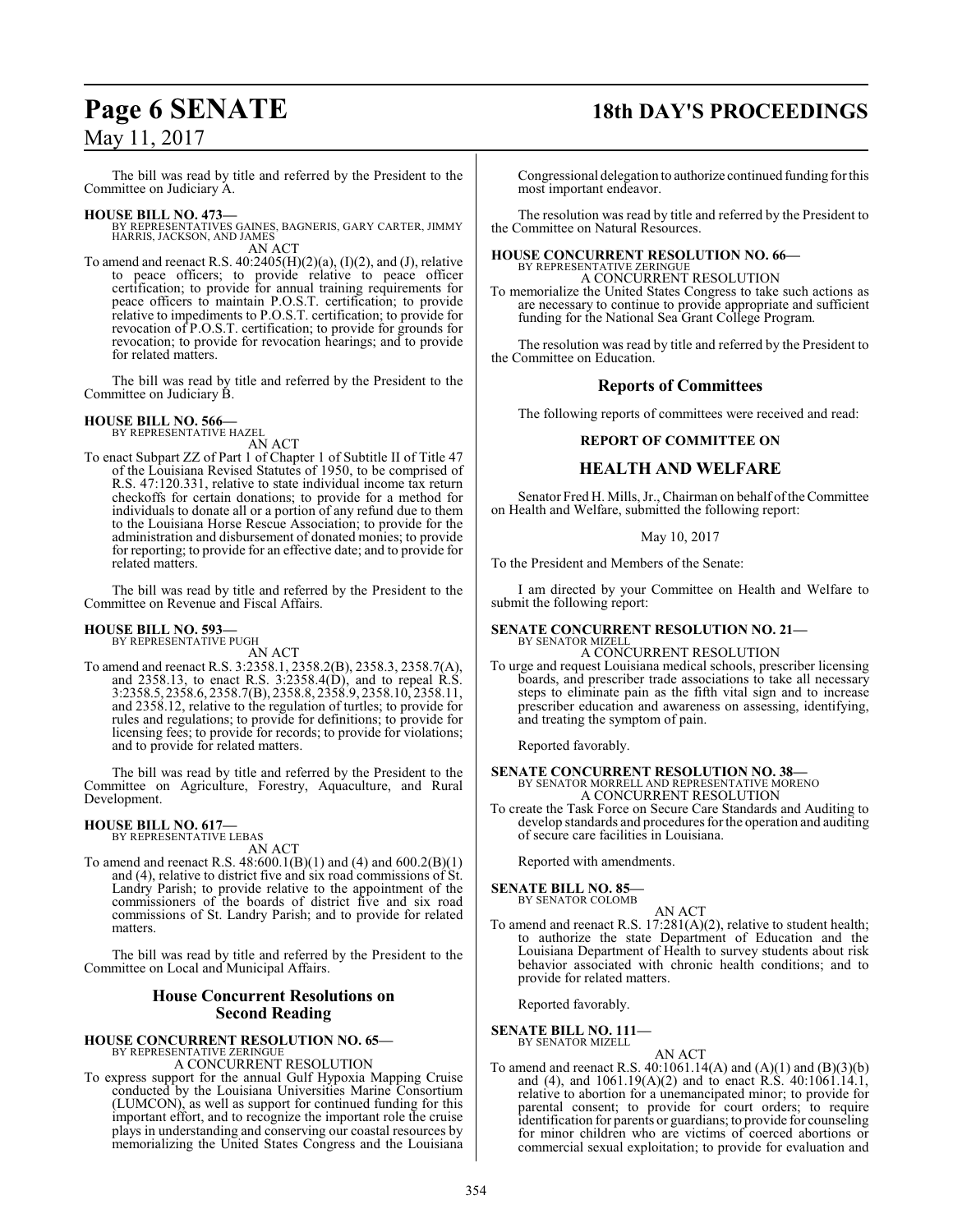## **18th DAY'S PROCEEDINGS Page 7 SENATE**

# May 11, 2017

counseling; to provide for recordkeeping; to provide for penalties; and to provide for related matters.

Reported with amendments.

### **HOUSE BILL NO. 75—** BY REPRESENTATIVE MIGUEZ

AN ACT

To amend and reenact R.S.  $40:41(C)(1)$  and (2), relative to vital records; to provide relative to access to such records; to authorize attorneys to obtain a death certificate for succession purposes under certain circumstances; and to provide for related matters.

Reported favorably.

### **HOUSE BILL NO. 185—**

BY REPRESENTATIVES ARMES, BAGLEY, CHANEY, COX, HENSGENS,<br>HOFFMANN, HORTON, HUNTER, JOHNSON, LEBAS, DUSTIN MILLER,<br>MORENO, POPE, RICHARD, AND STAGNI AN ACT

To enact Chapter 59-A of Title 37 of the Louisiana Revised Statutes of 1950, to be comprised of R.S. 37:3661 through 3665, relative to military medical personnel; to establish a pilot program to authorize retired military medical personnel to provide certain healthcare services; to provide for definitions; to require progress reports and final recommendations; to provide for a termination date of the pilot program; and to provide for related matters.

Reported favorably.

Respectfully submitted, FRED H. MILLS JR. Chairman

### **House Bills and Joint Resolutions on Second Reading Reported by Committees**

**HOUSE BILL NO. 128—**

BY REPRESENTATIVE CARMODY AN ACT

To amend and reenact R.S.  $45:164(E)(2)(a)$  and (c) and (3), relative to carriers of household goods; to impose certain requirements on the operation of a household goods carrier business; to authorize the commission to suspend or cancel a household goods carrier certificate in certain circumstances; to remove provisions related to the promulgation of rules and regulations; and to provide for related matters.

Reported favorably by the Committee on Commerce, Consumer Protection, and International Affairs. The bill was read by title and referred to the Legislative Bureau.

### **HOUSE BILL NO. 167—**

BY REPRESENTATIVES CARMODY, BAGLEY, BISHOP, COX, DAVIS,<br>DWIGHT, FALCONER, GLOVER, HENSGENS, HOFFMANN, HORTON,<br>MIGUEZ, REYNOLDS, SEABAUGH, SHADOIN, STAGNI, STEFANSKI,<br>THIBAUT, AND THOMAS

AN ACT

To amend and reenact R.S.  $32:1261(A)(1)(k)$ , relative to unauthorized acts regarding motor vehicles; to modify certain requirements regarding sales or offers to sell made directly to a consumer; and to provide for related matters.

Reported with amendments by the Committee on Commerce, Consumer Protection, and International Affairs.

### **SENATE COMMITTEE AMENDMENTS**

Amendments proposed by Senate Committee on Commerce, Consumer Protection and International Affairs to Reengrossed House Bill No. 167 by Representative Carmody

### AMENDMENT NO. 1

On page 2, line 1, after "Operating" delete the remainder of the line and insert "a an existing, licensed, and franchised motor vehicle"

### AMENDMENT NO. 2

On page 2, delete line 3 and insert

"(bb) Operating a bona fide retail an existing, licensed, and franchised motor'

### AMENDMENT NO. 3

On page 2, line 13, change "a previously" to "an existing," and on line 14 after "licensed" insert comma

On motion of Senator White, the committee amendment was adopted. The amended bill was read by title and referred to the Legislative Bureau.

## **HOUSE BILL NO. 211—** BY REPRESENTATIVE FOIL

AN ACT

To amend and reenact R.S. 12:1-401(C) and (F), 1-403(B)(2),  $204(B)$ (introductory paragraph),  $236(C)(1)(a)$ ,  $308(A)(1)$ ,  $1306(A)(3)$ (introductory paragraph) and  $(F)$ ,  $1308(A)(2)(b)$ ,  $1350(A)(1)(c)$  and  $(B)(2)$  and R.S.  $51:215(A)(1)$ , to enact R.S. 12:1308.3(C)(8)(c), and to repeal R.S. 12:315 and 1356, relative to regulations by the secretary of state with respect to filings of business entities; to provide relative to corporations, partnerships, and certain limited liability companies; to provide relative to agents for service of process; to repeal certain penalties applicable to foreign limited liability companies; to provide technical changes; and to provide for related matters.

Reported favorably by the Committee on Commerce, Consumer Protection, and International Affairs. The bill was read by title and referred to the Legislative Bureau.

## **HOUSE BILL NO. 233—** BY REPRESENTATIVE THOMAS

AN ACT

To enact R.S. 22:436(B)(4), relative to approved unauthorized insurers; to provide for placement on the list of approved unauthorized insurers; to provide filing requirements of surplus lines insurers; to require evidence from the insurer's domiciliary jurisdiction; and to provide for related matters.

Reported favorably by the Committee on Insurance. The bill was read by title and referred to the Legislative Bureau.

### **HOUSE BILL NO. 289—**

BY REPRESENTATIVE THOMAS

- AN ACT
- To enact R.S. 22:41.2, relative to the disclosure of contact information; to require that each risk-bearing entity transmit accurate contact information to the commissioner; to provide guidelines for whom the contact information is needed; and to provide for related matters.

Reported favorably by the Committee on Insurance. The bill was read by title and referred to the Legislative Bureau.

### **HOUSE BILL NO. 290—** BY REPRESENTATIVE COX

AN ACT

To amend and reenact R.S. 37:3415.10(D), relative to appraisal management company license applications and renewals; to change a sunset provision; and to provide for related matters.

Reported favorably by the Committee on Commerce, Consumer Protection, and International Affairs. The bill was read by title and referred to the Legislative Bureau.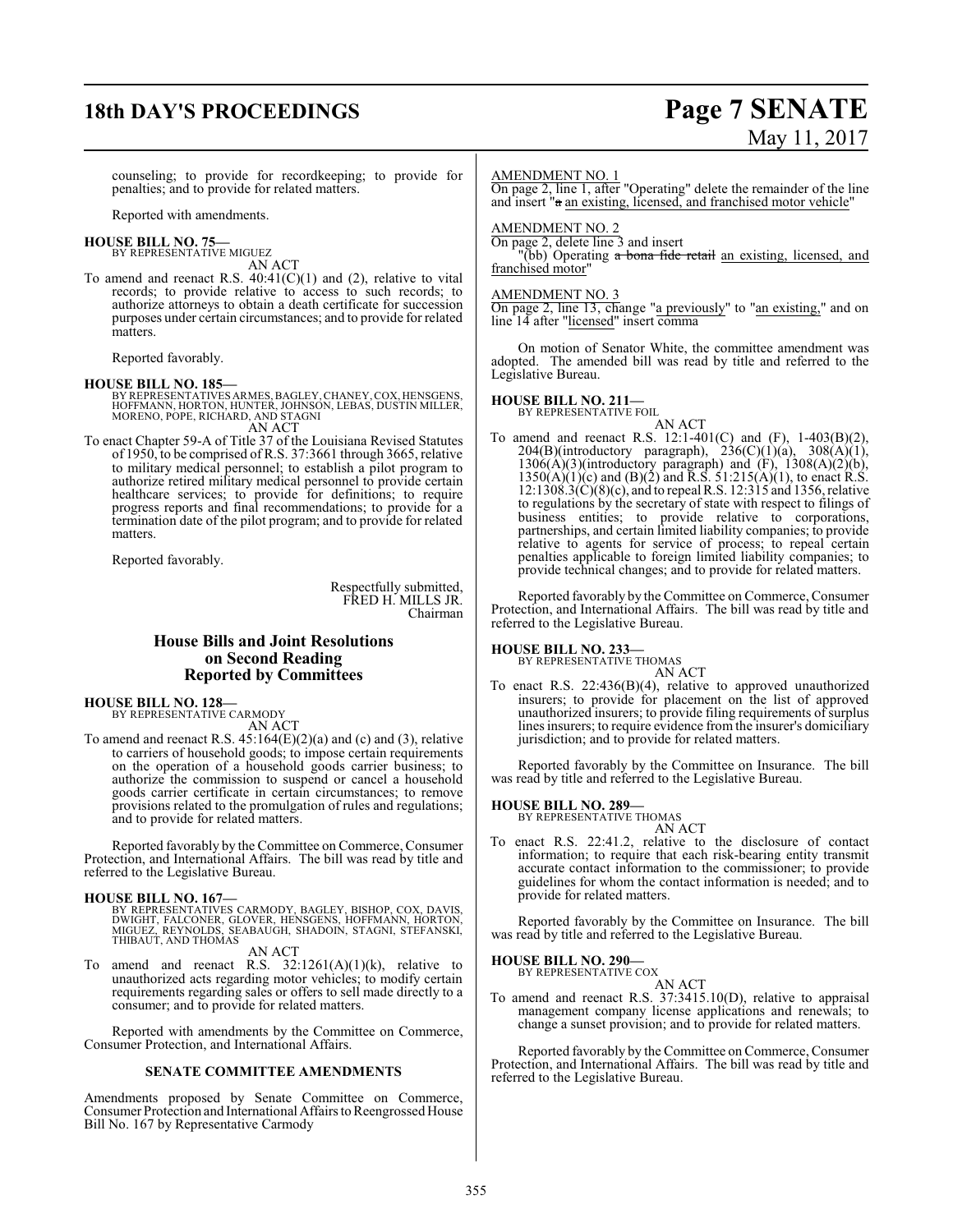## **Page 8 SENATE 18th DAY'S PROCEEDINGS**

May 11, 2017

### **HOUSE BILL NO. 299—**

BY REPRESENTATIVE COUSSAN AN ACT

To repeal Chapter 31 of Title 51 of the Louisiana Revised Statutes of 1950, comprised of R.S. 51:2101 and 2102, relative to the Louisiana Immersive Technologies Enterprise; to dissolve the Louisiana Immersive Technologies Enterprise Commission; to transfer the ownership of certain property; to provide for certain authority; and to provide for related matters.

Reported favorably by the Committee on Commerce, Consumer Protection, and International Affairs. The bill was read by title and referred to the Legislative Bureau.

### **HOUSE BILL NO. 310—**

BY REPRESENTATIVES REYNOLDS AND FOIL AN ACT

To amend and reenact R.S. 12:1-140(25B), 1-402(C), 1-727(A), 1- 728(A), 1-1435(I), 1-1436(E) and (F), and 1-1444(A)(2) and  $(F)(1)$  and to enact R.S. 12:1-742.2 and 1-742.3, relative to corporations; to provide relative to quorum and voting requirements; to provide for the reservation of a terminated corporation's name; to provide with respect to shareholder meetings for the election of directors; to provide for personal jurisdiction over nonresident directors; to provide for venue in derivative proceedings; to provide with respect to an oppressed shareholder's right to withdrawand the judicial determination of fair value and payment terms; to provide for the reinstatement of a terminated corporation; and to provide for related matters.

Reported favorably by the Committee on Commerce, Consumer Protection, and International Affairs. The bill was read by title and referred to the Legislative Bureau.

### **HOUSE BILL NO. 378—**

BY REPRESENTATIVE ANDERS AN ACT

To amend and reenact R.S. 22:2083(A)(4) and to enact 22:2083(B)(2)(k), relative to the Louisiana Life and Health Insurance Guaranty Association; to exclude a person acquiring rights to receive payments through a "structured settlement factoring transaction" from guaranty fund coverage; and to provide for related matters.

Reported favorably by the Committee on Insurance. The bill was read by title and referred to the Legislative Bureau.

### **HOUSE BILL NO. 393—**

BY REPRESENTATIVES CONNICK, MARCELLE, ARMES, BERTHELOT,<br>BILLIOT, BOUIE, CARPENTER, STEVE CARTER, FOIL, LANCE HARRIS,<br>HAVARD, HOFFMANN, IVEY, JORDAN, LÝONS, MARINO, JAY<br>MORRIS, POPE, PYLANT, RICHARD, SCHEXN AN ACT

To amend and reenact R.S. 22:1331, relative to residential property insurance policies; to provide certain policyholders the option to exclude personal property coverage after a declared disaster; to provide for a reduction in premium; to provide for the withdrawal of the exclusion and the reduction in premium; and to provide for related matters.

Reported with amendments by the Committee on Insurance.

### **SENATE COMMITTEE AMENDMENTS**

Amendments proposed by Senate Committee on Insurance to Reengrossed House Bill No. 393 by Representative Connick

### AMENDMENT NO. 1

On page 1, line 10, after "A." delete the remainder of the line and delete lines 11 through 15 in their entirety and insert the following:

"(1) Upon a disaster being declared by the governor or the president of the United States or any officer acting under presidential authority, any insurance company that issues a homeowner's insurance policy, as defined in R.S.22:47(15), that includes personal property coverage in the affected area, shall make available during

the term of the policy, upon written request of a policyholder, one of the following options:"

### AMENDMENT NO. 2

On page 2, between lines 3 and 4, insert:

"(3) The option provided in Paragraph (1) of this Subsection shall not be available to the policyholder after the passage of twentyfour months from the disaster declaration.

### AMENDMENT NO. 3

On page 2, line 4, change "such" to "the"

### AMENDMENT NO. 4

On page 2, line 6, change "only apply" to "only apply only"

### AMENDMENT NO. 5

On page 2, delete lines 15 through 16 and insert:

"(3) The expiration of twenty-four months from the date of the disaster declaration."

On motion of Senator John Smith, the committee amendment was adopted. The amended bill was read by title and referred to the Legislative Bureau.

### **HOUSE BILL NO. 407—**

BY REPRESENTATIVE HUVAL AN ACT

To amend and reenact R.S. 22:855(B)(1) and (2)(c) and 1568(B) and to enact R.S.  $22:855(B)(2)(d)$ , relative to producer compensation; to authorize agency fees on individual and group health insurance policies and supplemental benefit insurance policies; to provide for commissions and other forms of compensation; and to provide for related matters.

Reported favorably by the Committee on Insurance. The bill was read by title and referred to the Legislative Bureau.

**HOUSE BILL NO. 460—** BY REPRESENTATIVES BERTHELOT, ABRAHAM, AMEDEE, BACALA,<br>BAGNERIS, BARRAS, BILLIOT, CHAD BROWN, TERRY BROWN, AND<br>CARMODY, ROBBY CARTER, STEVE CARTER, CHANEY, CONNICK,<br>COX, DEVILLIER, EDMONDS, FALCONER, FOIL, FRANKLIN,<br>GISCLA

- AN ACT
- To enact R.S. 22:347(A)(1)(c) and R.S. 40:1593.1, relative to the authority of the state fire marshal to purchase group insurance; to provide for disposition of monies; to provide for definitions; to provide for legislative findings; to authorize the purchase of certain group insurance; to require certain qualifications for benefit eligibility; to limit eligibility; to provide for procedure; and to provide for related matters.

Reported favorably by the Committee on Commerce, Consumer Protection, and International Affairs. The bill was read by title and recommitted to the Committee on Finance.

### **HOUSE BILL NO. 480—**

BY REPRESENTATIVE HUVAL AN ACT

To amend and reenact R.S. 22:821(B)(36) and (37), 2440(C), (D)(3), and (E), 2441(E)(1), and 2443 and to repeal R.S. 22:2440(F) and 2451, relative to the Health Insurance Issuer External Review Act; to extend the period during which independent review organizations are approved by the commissioner; to require independent review organizations to immediately notify the commissioner of insurance of any material change to the organization's accreditation; to repeal certain administrative and regulatory requirements related to independent review organizations; to repeal annual reporting fees; and to provide for related matters.

Reported favorably by the Committee on Insurance. The bill was read by title and referred to the Legislative Bureau.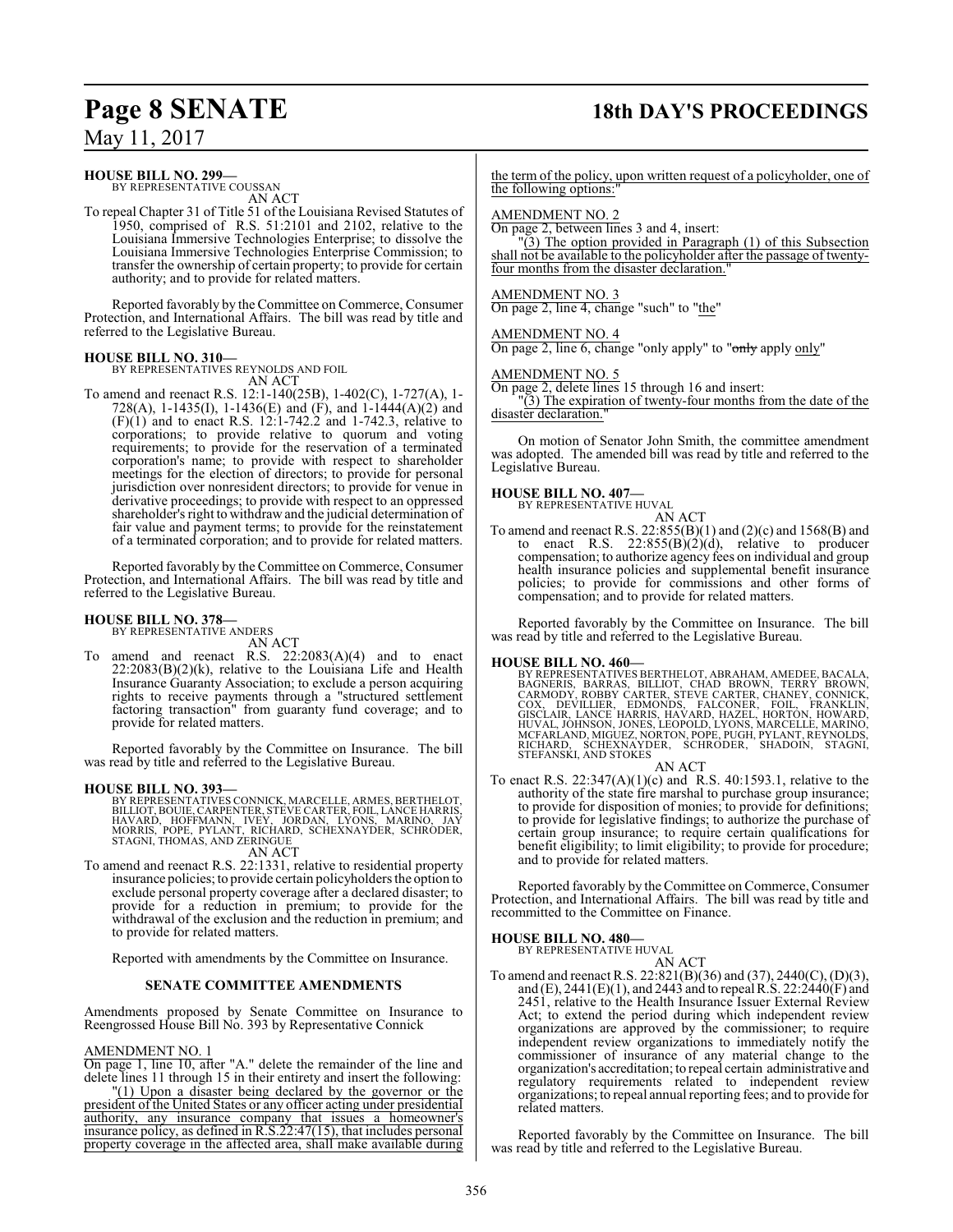## **18th DAY'S PROCEEDINGS Page 9 SENATE**

**HOUSE BILL NO. 503—**

BY REPRESENTATIVE THIBAUT AN ACT

To amend and reenact R.S.  $22:821(B)(3)$  and  $1546(B)(1)(a)$ , relative to licensing of insurance producers; to provide for licensing fees paid by insurance producers; to provide for licensing of business entities as insurance producers; to provide for disclosure of persons with ten percent or more controlling interest in a resident business entity; to provide for disclosure upon request of persons with ten percent or more controlling interest in a nonresident business entity; and to provide for related matters.

Reported favorably by the Committee on Insurance. The bill was read by title and recommitted to the Committee on Revenue and Fiscal Affairs.

### **Reconsideration**

The vote by which Senate Bill No. 11 failed to pass on Wednesday, May 10, 2017, was reconsidered.

### **SENATE BILL NO. 11—** BY SENATOR PEACOCK

AN ACT

To amend and reenact R.S. 11:701(introductory paragraph), (7), and (29), 702, 821, 822(A)(2), (7), (8)(introductory paragraph), (9), and (10), 826, 831, 832, 833, 834(A)(1) and (2)(introductory paragraph), (B), (C), and (D), 1001, 1002(introductory paragraph), (8), and (26), and 1161, to enact R.S. 11:691, 701(22.2), and 1002(21.1), and to repeal R.S. 11:1162 through 1165 and 1166 through 1171 and R.S. 36:769(D)(4), relative to the merger of the Teachers' Retirement System of Louisiana and the Louisiana School Employees' Retirement System; to provide for consolidation of administration of the two systems; to provide for the maintenance of separate plans, including asset pools, actuarial valuations, and contribution rates, without a change in benefits; to provide for development of a strategy to consolidate the plans; to provide for the redesignation of certain provisions of the Louisiana Revised Statutes of 1950 and to direct the Louisiana State Law Institute with respect to the redesignations; to provide for an effective date; and to provide for related matters.

On motion of Senator Peacock, the bill was read by title and returned to the Calendar, subject to call.

### **Reconsideration**

The vote by which Senate Bill No. 146 failed to pass on Wednesday, May 10, 2017, was reconsidered.

### **SENATE BILL NO. 146—** BY SENATOR CLAITOR

AN ACT

To amend and reenact R.S. 15:529.1(C) and (G), relative to the Habitual Offender Law; to decrease the cleansing period for offenses that are not crimes of violence or sex offenses; to provide for the suspension of imposition or execution of a sentence under the Habitual Offender Law under certain circumstances; and to provide for related matters.

On motion of Senator Claitor, the bill was read by title and returned to the Calendar, subject to call.

### **Senate Concurrent Resolutions on Second Reading Reported by Committees**

**SENATE CONCURRENT RESOLUTION NO. 48—** BY SENATOR MILKOVICH A CONCURRENT RESOLUTION

To urge and request the division of administration to request state agencies to publish certain information regarding the lease of nonpublic buildings.

# May 11, 2017

Reported favorably by the Committee on Senate and Governmental Affairs.

The resolution was read by title. Senator Milkovich moved to adopt the Senate Concurrent Resolution.

### **ROLL CALL**

The roll was called with the following result:

YEAS

Allain Fannin Mizell Barrow Hewit<br>Bishop Johns Bishop Johns Smith, J.<br>Boudreaux Lambert Thompso Carter Long Walsworth Chabert Luneau Ward<br>Claitor Martiny White Claitor Martiny<br>Cortez Milkovi Erdey Total - 28

Milkovich<br>Mills

Gatti Peacock<br>
Hewitt Riser Thompson

**NAYS** 

ABSENT

Mr. President LaFleur Peterson<br>Colomb Morrish Smith, G Donahue Total - 9

Morrell Total - 1

Morrish Smith, G.<br>Perry Tarver

The Chair declared the Senate had adopted the Senate Concurrent Resolution and ordered it sent to the House.

### **Rules Suspended**

Senator Thompson asked for and obtained a suspension of the rules to advance to:

### **House Bills and Joint Resolutions on Third Reading and Final Passage**

### **Bagneris Rule**

Senator Thompson moved to invoke the rule to temporarily pass over controversial House Bills on Third Reading and Final Passage with the intention of taking them up later, in their regular order.

Without objection, so ordered.

**HOUSE BILL NO. 30—** BY REPRESENTATIVE SCHEXNAYDER AN ACT

To enact R.S. 47:463.192, relative to motor vehicle special prestige license plates; to provide for the "Louisiana Patriot Guard Riders" specialty license plate; to provide for the creation, issuance, and design of such license plates; to provide relative to the fee and distribution of fees for such plates; to authorize the promulgation ofrules and regulations relative to the creation and implementation of a special prestige license plate; to provide an effective date; and to provide for related matters.

The bill was read by title. Senator Cortez moved the final passage of the bill.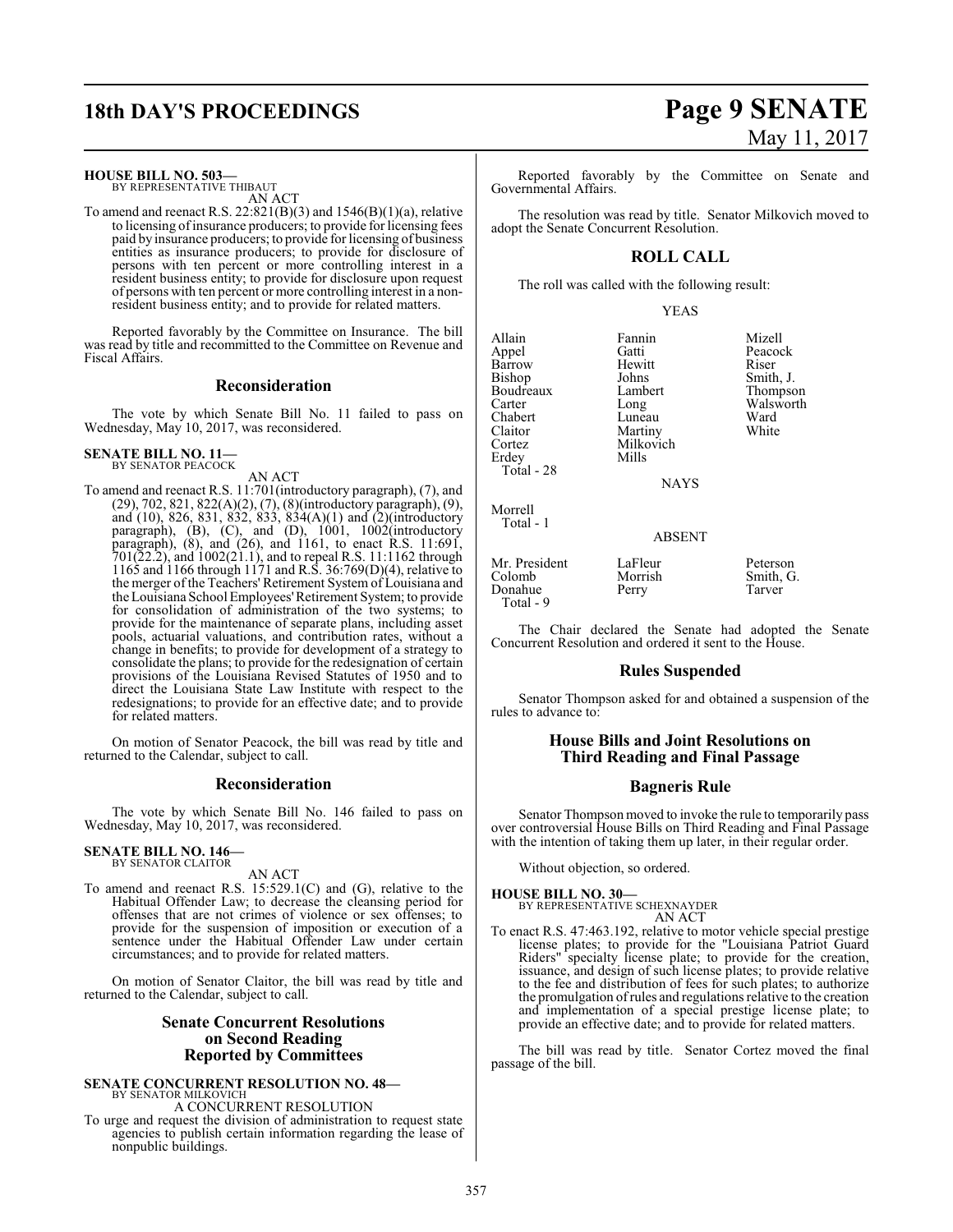### **ROLL CALL**

The roll was called with the following result:

### YEAS

| Allain<br>Appel<br>Barrow<br>Bishop<br>Boudreaux<br>Carter<br>Chabert<br>Claitor<br>Cortez<br>Donahue<br>Erdey<br>Total $-31$ | Fannin<br>Gatti<br>Hewitt<br>Johns<br>Lambert<br>Long<br>Luneau<br>Martiny<br>Milkovich<br>Mills<br>Mizell<br><b>NAYS</b> | Morrell<br>Morrish<br>Peacock<br>Riser<br>Smith, J.<br>Thompson<br>Walsworth<br>Ward<br>White |
|-------------------------------------------------------------------------------------------------------------------------------|---------------------------------------------------------------------------------------------------------------------------|-----------------------------------------------------------------------------------------------|
|                                                                                                                               |                                                                                                                           |                                                                                               |
| Total $-0$                                                                                                                    | ABSENT                                                                                                                    |                                                                                               |
| $\mathbf{1} \mathbf{I} \quad \mathbf{D} \quad \mathbf{1} \quad \mathbf{I}$                                                    |                                                                                                                           | Ē                                                                                             |

| Mr. President | Perry     | Tarver |
|---------------|-----------|--------|
| Colomb        | Peterson  |        |
| LaFleur       | Smith, G. |        |
| Total - 7     |           |        |

The Chair declared the bill was passed and ordered it returned to the House. Senator Cortez moved to reconsider the vote by which the bill was passed and laid the motion on the table.

### **HOUSE BILL NO. 476—**

- BY REPRESENTATIVES HAZEL, TERRY BROWN, CARPENTER, STEVE CARTER, HALL, MARCELLE, PIERRE, POPE, AND STEFANSKI AN ACT
- To amend and reenact R.S. 46:122(A)(1) and R.S. 47:463.131(A), (B)(2), and (D), relative to the Louisiana Military Family Assistance Fund; to provide relative to the Support Our Troops special prestige license plate; to provide for the design of the license plate; to provide for the license plate fee; and to provide for related matters.

The bill was read by title. Senator Cortez moved the final passage of the bill.

### **ROLL CALL**

The roll was called with the following result:

### YEAS

| Fannin      | Morrell   |
|-------------|-----------|
| Gatti       | Morrish   |
| Hewitt      | Peacock   |
| Johns       | Riser     |
| Lambert     | Smith, J. |
| Long        | Thompson  |
| Luneau      | Walsworth |
| Martiny     | Ward      |
| Milkovich   | White     |
| Mills       |           |
| Mizell      |           |
|             |           |
| <b>NAYS</b> |           |
|             |           |

Total - 0

## **Page 10 SENATE 18th DAY'S PROCEEDINGS**

ABSENT

Smith, G.

Mr. President Perry Tarver<br>Colomb Peterson Colomb Peterson<br>LaFleur Smith, G Total - 7

The Chair declared the bill was passed and ordered it returned to the House. Senator Cortez moved to reconsider the vote by which the bill was passed and laid the motion on the table.

### **Privileged Report of the Committee on Senate and Governmental Affairs**

### **ENROLLMENTS**

Senator Peterson, Chairman on behalf of the Committee on Senate and Governmental Affairs, submitted the following report:

May 11, 2017

To the President and Members of the Senate:

I am directed by your Committee on Senate and Governmental Affairs to submit the following report:

The following Senate Concurrent Resolutions have been properly enrolled:

### **SENATE CONCURRENT RESOLUTION NO. 73—** BY SENATOR LONG AND REPRESENTATIVE LANCE HARRIS A CONCURRENT RESOLUTION

To commend and congratulate Dan McDonald for receiving the 2017 Distinguished Service Award in Sports Journalismand on being named to the 2017 Louisiana Sports Hall of Fame Induction Class.

### **SENATE CONCURRENT RESOLUTION NO. 74—** BY SENATOR LONG AND REPRESENTATIVE SHADOIN A CONCURRENT RESOLUTION

To commend Sue Donohoe on receiving the 2017 Dave Dixon Louisiana Sports Leadership Award and being named to the 2017 Louisiana Sports Hall of Fame Induction Class.

### **SENATE CONCURRENT RESOLUTION NO. 75—**

BY SENATORS LONG, ALARIO, ALLAIN, APPEL, BARROW, BISHOP,<br>BOUDREAUX, CARTER, CHABERT, CLAITOR, COLOMB, CORTEZ,<br>DONAHUE, ERDEY, FANNIN, GATTI, HEWITT, JOHNS, LAFLEUR,<br>LAMBERT, LUNEAU, MARTINY, MILKOVICH, MILLS, MIZELL,<br>MORRE AND WHITE AND REPRESENTATIVE SMITH A CONCURRENT RESOLUTION

To commend posthumously Reverend Dr. T.J. Jemison Sr. upon his induction into the Louisiana Political Museum and Hall of Fame.

### **SENATE CONCURRENT RESOLUTION NO. 76—**

BY SENATORS LONG AND WALSWORTH AND REPRESENTATIVE HOFFMANN

A CONCURRENT RESOLUTION

To commend Dave N. Norris upon his induction into the Louisiana Political Museum and Hall of Fame.

### **SENATE CONCURRENT RESOLUTION NO. 77—**

BY SENATORS LONG, ALARIO, ALLAIN, APPEL, BARROW, BISHOP, BOUDREAUX, CARTER, CHABERT, CLAITOR, COLOMB, CORTEZ,<br>DONAHUE, ERDEY, FANNIN, GATTI, HEWITT, JOHNS, LAFLEUR,<br>LAMBERT, LUNEAU, MARTINY, MILKOVICH, MILLS, MIZELL,<br>MORRELL, MORRISH, PEACOCK, PERRY, PETERSON, RISER, GARY<br>SMITH,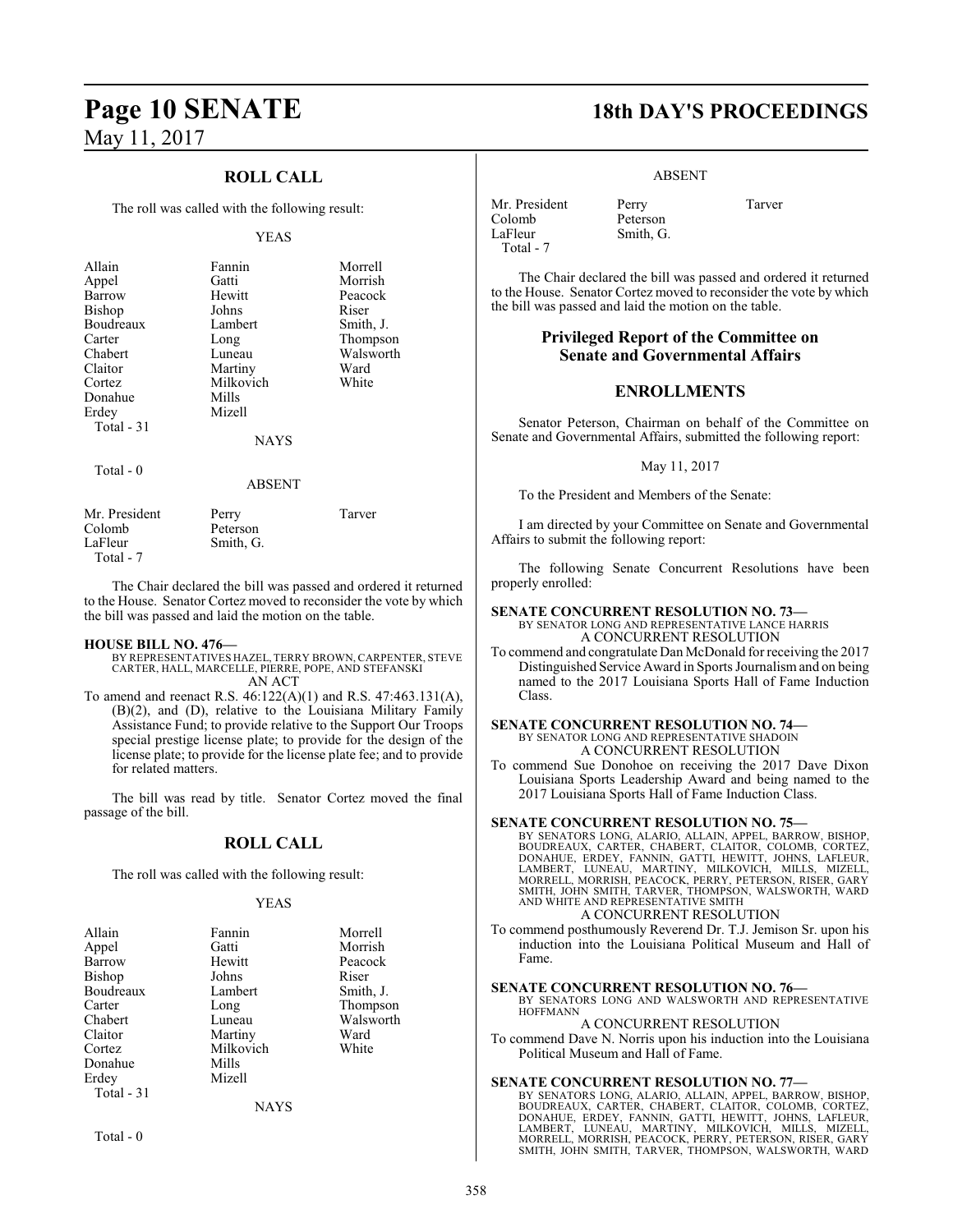## **18th DAY'S PROCEEDINGS Page 11 SENATE**

# May 11, 2017

AND WHITE AND REPRESENTATIVES ABRAHAM, ABRAMSON, AMEDEE, ANDERS, ARMES, BACALA, BAGLEY, BAGNERIS, BARRAS,<br>BERTHELOT, BILLIOT, BISHOP, BOUIE, BROADWATER, CHAD<br>BROWN, TERRY BROWN, CARMODY, CARPENTER, GARY CARTER,<br>ROBBY CARTER, STEVE CARTER, CHANEY, CONNICK, COUSSAN,<br>COX, C EDMONDS, EMERSON, FALCONER, FOIL, FRANKLIN, GAINES,<br>GAROFALO, GISCLAIR, GLOVER, GUINN, HALL, JIMMY HARRIS,<br>LANCE HARRIS, HAVARD, HAZEL, HENRY, HELL, JIMMY HARRIS,<br>HILL, HODGES, HOFFMANN, HOLLIS, HORTON, HOWARD, HUFTER,<br>HUV POPE,PRICE, PUGH, PYLANT,REYNOLDS, RICHARD, SCHEXNAYDER, SCHRODER, SEABAUGH, SHADOIN, SIMON, SMITH, STAGNI, STEFANSKI, STOKES, TALBOT, THIBAUT, THOMAS, WHITE AND ZERINGUE

### A CONCURRENT RESOLUTION

To commend Judge Jimmy N. Dimos on his induction into the Louisiana Political Museum and Hall of Fame.

### **SENATE CONCURRENT RESOLUTION NO. 78—**

BY SENATORS LONG, ALARIO, ALLAIN, APPEL, BARROW, BISHOP, BOUDREAUX, CARTER, CHABERT, CLAITOR, COLOMB, CORTEZ,<br>DONAHUE, ERDEY, FANNIN, GATTI, HEWITT, JOHNS, LAFLEUR,<br>LAMBERT, LUNEAU, MARTINY, MILKOVICH, MILLS, MIZELL, MORRELL, MORRISH, PEACOCK, PERRY, PETERSON, RISER, GARY<br>SMITH, JOHN SMITH, TARVER, THOMPSON, WALSWORTH, WARD<br>AND WHITE AND REPRESENTATIVES ABRAHAM, ABRAMSON, AMEDEE, ANDERS, ARMES, BACALA, BAGLEY, BAGNERIS, BARRAS,<br>BERTHELOT, BILLIOT, BISHOP, BOUIE, BROADWATER, CHAD<br>BROWN, TERRY BROWN, CARMODY, CARPENTER, GARY CARTER,<br>ROBBY CARTER, STEVE CARTER, CHANEY, CONNICK, COUS COX, CREWS, CROMER, DANAHAY, DAVIS, DEVILLIER, DWIGHT, DANONDS, EMERSON, FALCONER, FOIL, FRANKLIN, GAINES, GAEROR GAROFALO, GISCLAIR, GLOVER, GUINN, HALL, JIMMY HARRIS, LANCE HARRIS, HAVARD, HAZEL, HENRY, HENSGENS, HILFERT

### A CONCURRENT RESOLUTION

To commend James C. "Jim" Beam upon his induction into the Louisiana Political Museum and Hall of Fame.

### **SENATE CONCURRENT RESOLUTION NO. 79—**

BY SENATOR LONG AND REPRESENTATIVE HUVAL

A CONCURRENT RESOLUTION

To commend Calvin Borel on being named to the 2017 Louisiana Sports Hall of Fame Induction Class.

**SENATE CONCURRENT RESOLUTION NO. 80—** BY SENATORS LONG, ALARIO, ALLAIN, APPEL, BARROW, BISHOP, BOUDREAUX, CARTER, CHABERT, CLAITOR, COLOMB, CORTEZ,<br>DONAHUE, ERDEY, FANNIN, GATTI, HEWITT, JOHNS, LAFLEUR,<br>LAMBERT, LUNEAU, MARTINY, MILKOVICH, MILLS, MIZELL,<br>MORRELL, MORRISH, PEACOCK, PERRY, PETERSON, RISER, GARY<br>SMITH, A CONCURRENT RESOLUTION

To commend posthumously Maurice L. "Bud" Mapes on his induction into the Louisiana Political Museum and Hall of Fame.

### **SENATE CONCURRENT RESOLUTION NO. 81—** BY SENATOR LONG AND REPRESENTATIVE LEGER

A CONCURRENT RESOLUTION

To commend and congratulate Jim Henderson upon receiving the 2017 Distinguished Service Award in Sports Journalism and on being named to the 2017 Louisiana Sports Hall of Fame Induction Class.

### **SENATE CONCURRENT RESOLUTION NO. 82—** BY SENATOR THOMPSON AND REPRESENTATIVE SCHEXNAYDER

A CONCURRENT RESOLUTION

To commend the Office of Soil and Water Conservation and support its efforts to improve Louisiana's soil health, water quality, and agricultural and natural resources.

### **SENATE CONCURRENT RESOLUTION NO. 84—** BY SENATOR BOUDREAUX AND REPRESENTATIVE EMERSON A CONCURRENT RESOLUTION

To commend John J. Finan Jr. upon receiving the Lifetime Achievement Award from the Catholic Health Association of the United States.

### **SENATE CONCURRENT RESOLUTION NO. 72—** BY SENATOR PERRY AND REPRESENTATIVE HENSGENS

A CONCURRENT RESOLUTION

To commend Kaylee Lopez on being the 2017 Class 3A Most Valuable Player of the state championship game.

### **SENATE CONCURRENT RESOLUTION NO. 85—**

BY SENATORS WALSWORTH AND FANNIN AND REPRESENTATIVE HOFFMANN A CONCURRENT RESOLUTION

To commend Alton Ralph "Red" Sims on his many years of public service.

### **SENATE CONCURRENT RESOLUTION NO. 86—**

BY SENATOR PERRY AND REPRESENTATIVE HENSGENS A CONCURRENT RESOLUTION

To commend North Vermilion High School Lady Patriots on winning the Class 3A girls' softball state championship title.

### **SENATE CONCURRENT RESOLUTION NO. 87—** BY SENATOR PERRY AND REPRESENTATIVE HENSGENS A CONCURRENT RESOLUTION

To commend Vermilion Catholic High School Lady Eagles upon being state runner-up in the Division IV state softball championship tournament.

> Respectfully submitted, KAREN CARTER PETERSON Chairman

The foregoing Senate Concurrent Resolutions were signed by the President of the Senate.

### **ATTENDANCE ROLL CALL**

### PRESENT

Mr. President Erdey Mizell<br>Allain Fannin Morrel Allain Fannin Morrell Appel Gatti Morrish Bishop Johns Peterson<br>Boudreaux Lambert Riser **Boudreaux** Carter Long Smith, J.<br>Chabert Luneau Thompso Claitor Martiny Walsworth<br>
Cortez Milkovich Ward Donahue Total - 33

Milkovich Ward<br>
Whils White

Smith, G.

Peacock Thompson

ABSENT

Colomb Perry Tarver<br>
LaFleur Smith, G. Total - 5

359